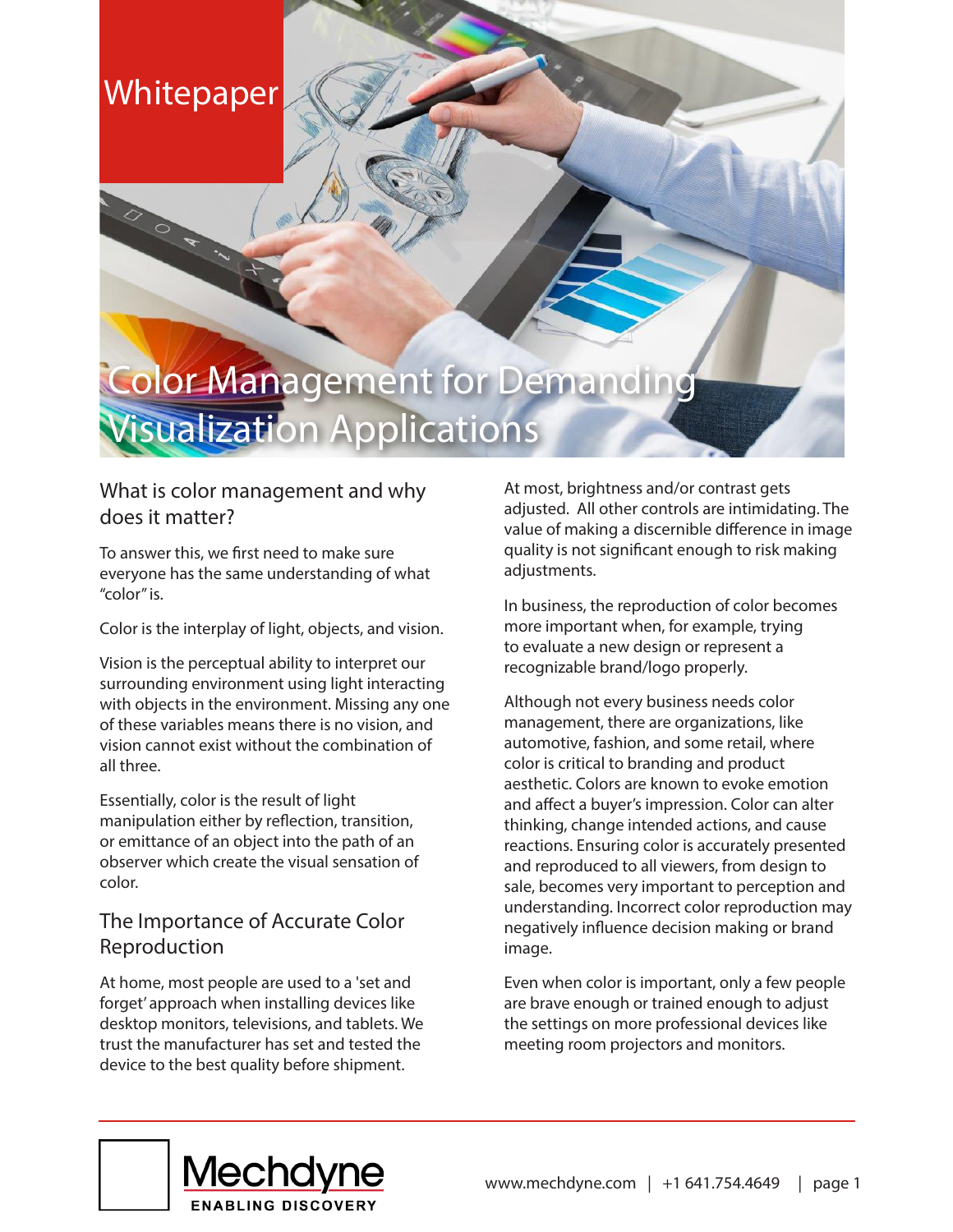

Quite often, the factory settings are not touched and display devices are used "out of the box."

Thought also has to be given to source and presentation media, like cameras, monitors, printers and projectors and how they capture and share color electronically. This is especially an issue because color is never captured and recreated identically across devices. Even between individual viewers, color is perceived differently. Follow any type of product through its life cycle from an idea to a manufactured product. There are many touch points where color is captured, viewed, shared, and can be adversely altered by an unmanaged system.

### The Opportunity to Manage Color Reproduction

Digital color creation and representation can be managed. The color performance of capture devices and the output of screens, projectors, printers, and more can be maximized, standardized, and maintained for consistency. Establishing a good baseline on all devices in-use and proactive maintenance practices can keep colors consistent even through updates and device changes.

Establishing a color management system requires knowledge of the intended color as measured by industry standard levels of red/green/blue (RGB) used in electronic devices and cyan/magenta/ yellow/black (CYMK) used in print output.

Color management boils down to two objectives:

- 1. Define what perceived colors the RGB and CMYK numbers actually represent visually.
- 2. Keep those colors consistent to obtain the best possible color match and/or conversion between viewing devices over time. By measuring and standardizing the imaging performance of equipment used to create and view content, and configuring our systems consistently to use well-defined workflows, we are able to control how color is reproduced accurately.

Color imaging devices include, but are not limited to:

- Desktop monitors
- Projectors for large scale visualization systems like display-size walls
- **Printers**
- Meeting room screens and projectors
- PC tablets (iPads, Surface Pros etc.)
- Cameras
- **Scanners**

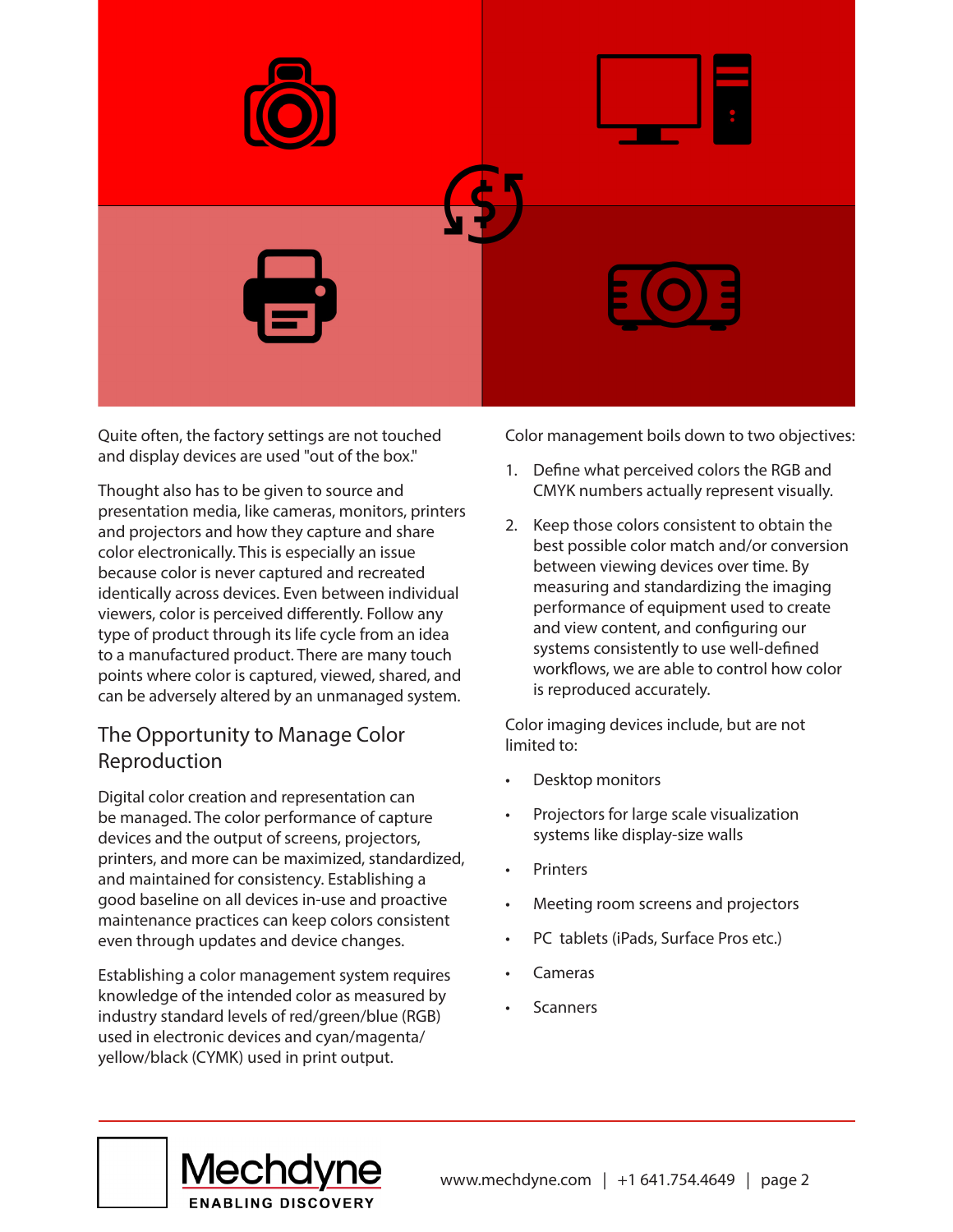When products are being designed and assessments and decisions are required, a wide variety of devices may be involved in the development workflow. The scope and complexity of managing color between devices can start to become apparent.

We should note at this point that color management cannot compensate for:

- Bad images or bad content. Color management can't guess what the designer intended. Without knowing the original color intent or access to an embedded profile, any color management system won't know what to compensate for.
- Inconsistent lighting, backgrounds, or drastic differences in viewing conditions. Working environments where color is being assessed should be known and maintained.
- Devices that cannot be repeatedly recalibrated to a predetermined state.
- The set color gamut limitations of a given device. More or new colors can't be created on that device.

Color management, in its current form, will not be able to achieve identical color reproduction. This is primarily due to the fact that color vision is not a fully understood science and therefore all of the workflows and imaging technologies currently used are based on approximations and mathematical algorithms.

## Color Management in Digital Workflow

### *Managing Color in a Closed Loop Workflow*

A closed loop workflow is one where there are very few variables. It's often a single source of content and single destination or device. Traditionally this type of workflow was used when content creation and publishing was done on a very small number of devices.





Today there are far too many devices and variables that make their way into the content creation workflow, that it becomes impossible to use trial and error to create a process for every single possibility.

### *Color Management in Open, Modern Workflow*

In modern workflows we have many source devices and locations where we can create and retrieve digital imagery. Think about how many types of cameras (DSLR, iPhone, iPad) and scanners we use to capture content and then think about the variety of sources where we can download electronic files (internet, digital render, etc.).



We are also required to work with this content, sharing between multiple users using different screens and computers across different geographic locations.

There are many more destinations where content is viewed and evaluated on than ever before. This is why color management can benefit from the mathematical models that describe color perceptually and translate color accurately between these devices.

### *Defining an Original Color for Evaluation*

First and foremost, when talking about color management, we need to understand how and what we are evaluating our results against. Ideally we need to reproduce the original content creator's intent. However, the original intent needs to be well-defined because it can lead to some very subjective arguments.

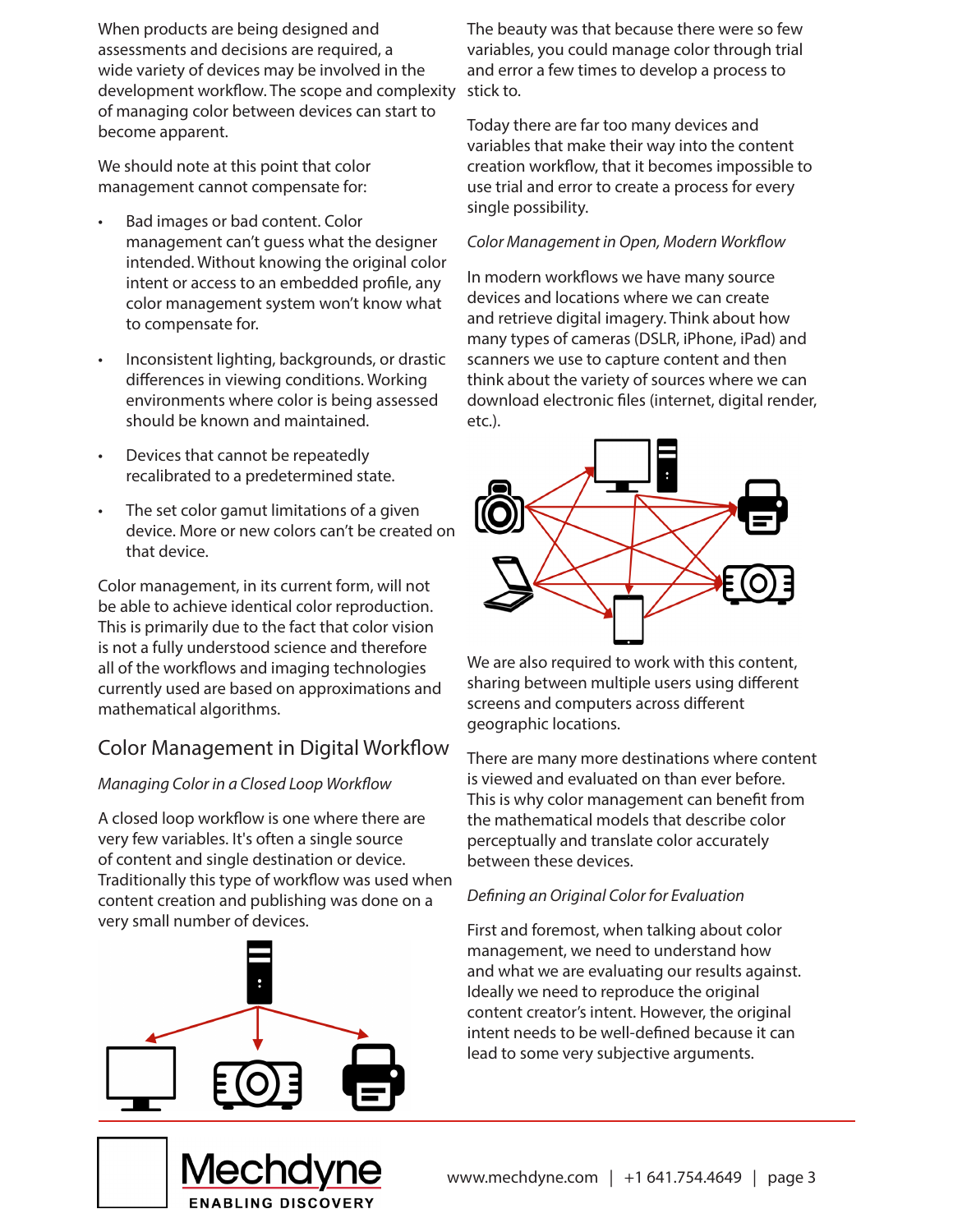

Because of gamut size differences between devices, we need to know that getting an identical color match is going to be extremely difficult. Fundamentally, color management is there to reproduce the original to the absolute best of the outputs capabilities.

If we know the original intent, the source gamut of the content or device and the destination gamut of the output medium, we can predict the outcome and there won't be any surprises.

#### So, what is the "original intent?"

The gamuts are quite trivial to figure out, but without the original intent it will be a struggle. Think about it as a treasure map. The directions may be crystal clear but if you don't know where the starting point is you will end up lost.

So the question becomes, "what is being matched?" Consider, for example, the original picture of a sunset. Is the original the actual picture the camera produced or is the original the sensation of color that you experienced on the day?

Who decides the original? For the most part it's going to be the customer/stakeholder, but expectations need to be set and the output aligned to those expectations. Another example is the logo of a corporate brand. The color of the logo is the original to be matched whether it's a Pantone color or a physical sample supplied. The expectation will be to match the original faithfully.

The "original" can quite easily change through digital and print workflows. This is more of a statement of fact than a negative or positive observation.

Let's say that the photo of the sunset will be published in the morning newspaper. The original was the photograph but the printing press will not recreate all of the colors in the original. The colors need to be manipulated to achieve the look and feel of the original to be produced given the limits of the press. So, for the press operator, the original is the new manipulated file not the photograph.

The fundamental question becomes "what is the starting point?" Is it the original photo, the product sample, or the PDF? What is the intent? Exact match? Relative match? Close enough? Is exact even possible? All of these questions help to form a solution, and it's observable that the closer the customer wants something matched, the higher the cost will be. Setting expectations sooner rather than later is beneficial to control the process and costs.

## The 5 C's of Color Management

To improve consistency between different electronic display types as well as printed material, the proper equipment, assessment, and maintenance practices are required.

Consistency can be delivered through Color Management Services based on the 5 C's.

*1. Color measurement*, including standardization of the tools used for color measures. Tools such as light and color meters used to measure and record the current state of image quality metrics on new or operational devices that present color in some form to users.

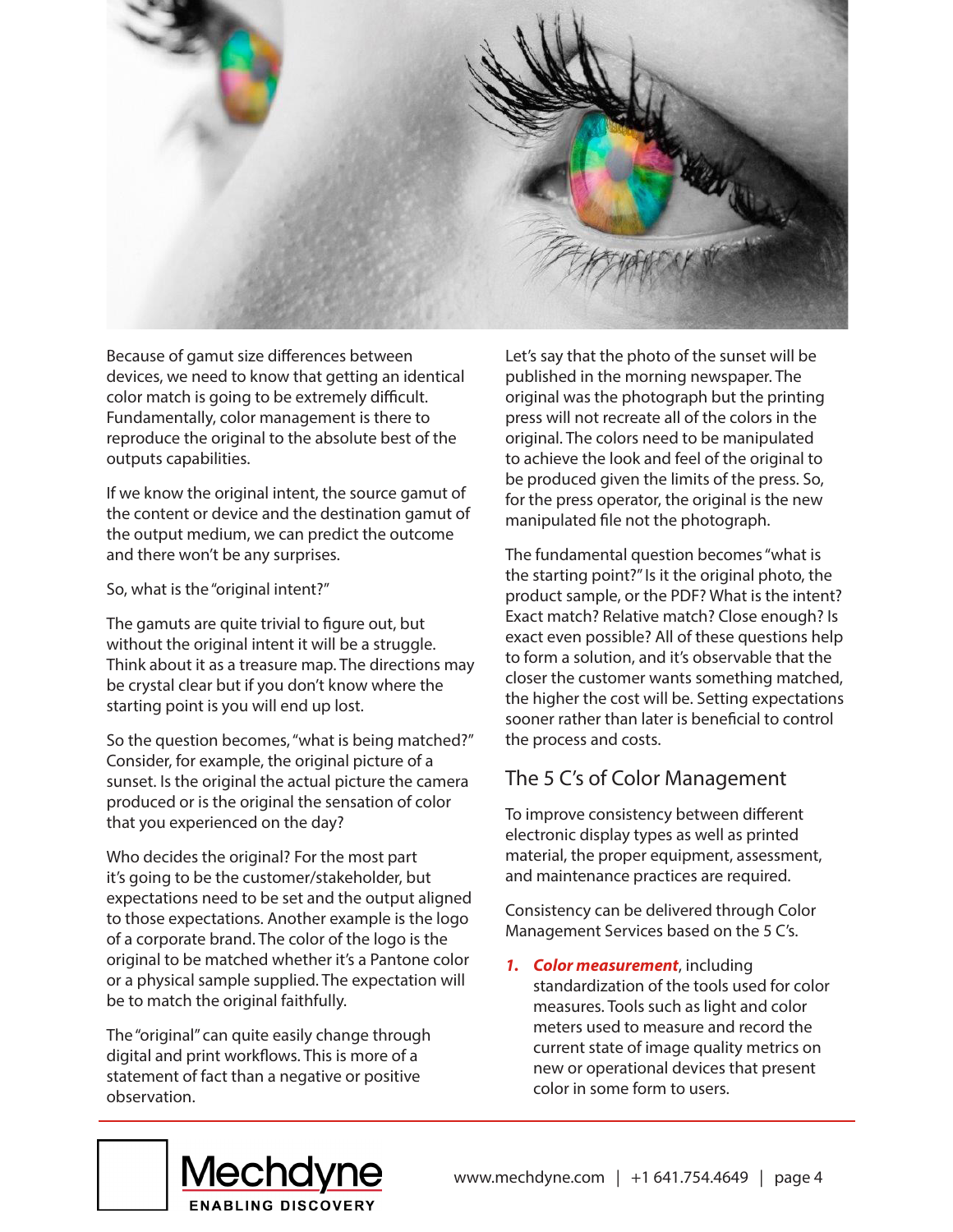## The 5 C's of **Color Management**

An initial calibration of tools and the work enviroment must be achieved. Once a baseline is set, adjustments can be made to achieve desired color values. The tools and environment must be maintained for future color management.

- *2. Calibration and linearization* of devices, such as displays and printers, used to view and judge color. Calibration is the act of bringing an imaging device to a consistent and reproducible state. This essentially makes mechanical changes to the device using available physical controls. Linearization involves making changes using the devices' software. The software in question is almost always specific for the device and usually provided by the manufacturer. Once a device is physically calibrated to a known state, software will then produce known values that can be adjusted. Every device used to present and assess color will need this full attention.
- **3. Characterizing** the "gamut" (color input and output capability) of every device using values from the calibration process. Gamut values are compared to international color standards to create a defined profile for each specific device in the workflow. These profiles allow building the connectivity between very different devices, like a monitor and a printer, for the conversion process.
- *4. Conversion* between color devices. Though devices have different color profiles, they can be programmed and/or recalibrated so the color they reproduce will be consistent with other devices. This requires experienced technicians to make the adjustments to each device necessary for color consistency.
- 1. Color Measurement
- 2. Calibration and Linearization
- 3. Characterization
- 4. Conversion
- 5. Conformance
- *5. Conformance*. Over time, equipment will age and/or be updated, which can affect their color profile. In order to maintain devices and profiles over time, a disciplined process is required to track their performance relative to set targets and tolerances. Any changes in the working environment, such as lighting, are also taken into account. Through regular checks and maintenance, color reproduction across devices will continue to conform to desired requirements.

### Ways to Alter Color

### *Gamut compression*

Gamut compression is inevitable. The devices we use to capture and create content are far more "color capable" than the devices we use to reproduce content and color.

Therefore, we need ways to move colors around in an attempt to maintain their original intent. Altering color can be done through changes in color characteristics.

**Hue** is a name we use to characterize color, or the human friendly name we give colors like red, orange, yellow, green, blue, indigo, and violet for example. When moving between gamuts, from a DSLR camera to a Projector for example, the most important characteristic of color we must preserve is the hue. Hue must never be compromised because our eyes are less tolerant to changes in hue.

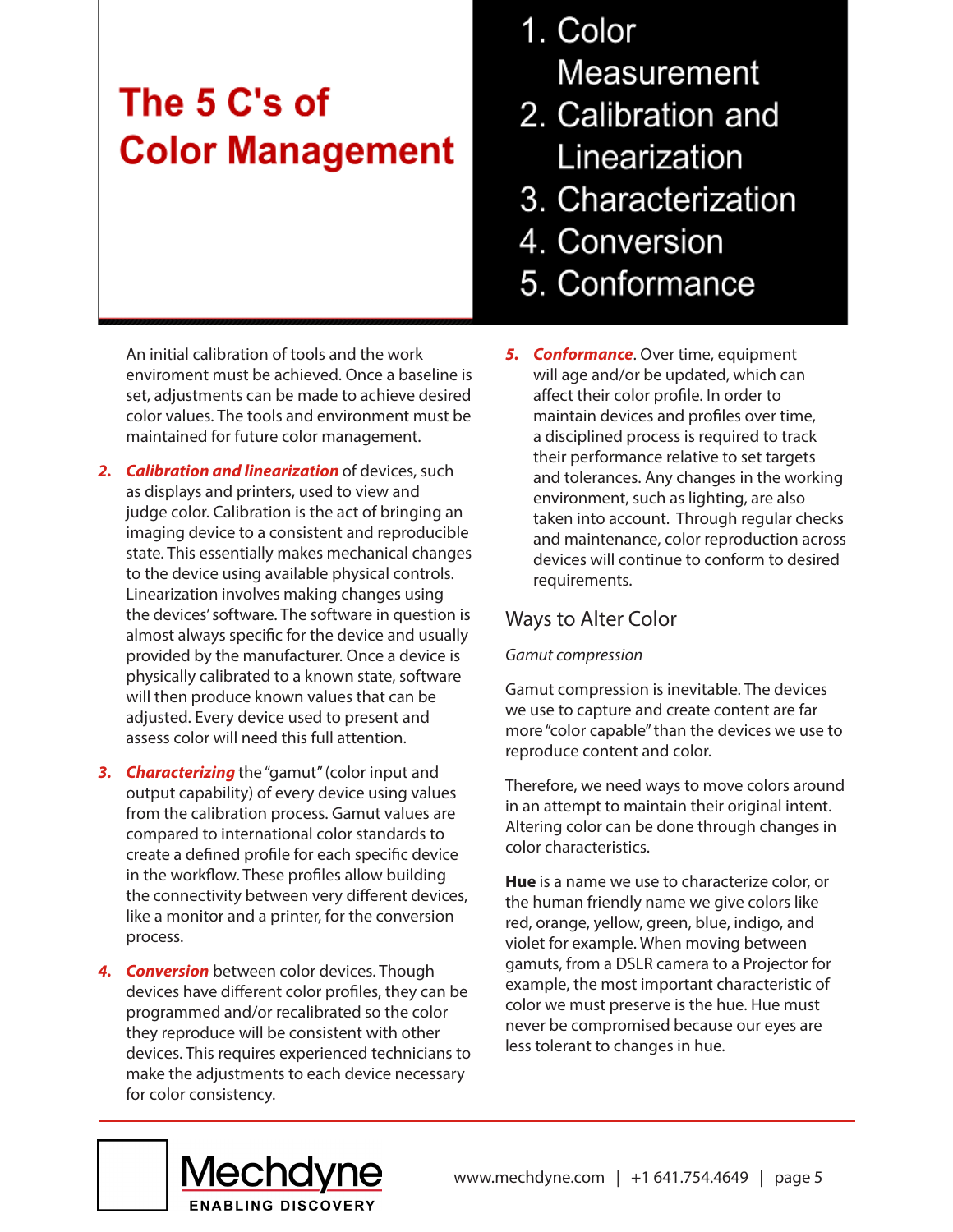

For example, seeing a rust-colored cola can would look odd because it is not what we expect, or seeing a person with yellow skin tones would make you think they were ill.

**Lightness and substrate** are keys to defining the details in the shadows and highlights. When moving between gamuts or compressing colors down to the reproduction capabilities of a different device, we don't want to damage the relative difference between highlights and shadows.

**Saturation** can be described as the colorfulness of a color. Mathematically, fully saturated is the furthest point away from the grey scale (the scale between white and black) a device can produce. If something is described as unsaturated it basically means that it looks more neutral or closer to grey. The eye is more tolerant to saturation loss than it is to hue or lightness because our eyes adjust to light and viewing condition very quickly, and our color memories are not very good. When people view a less saturated image in isolation from a more saturated version of the same image, most would say they were the same until shown side by side.

Gamut compression is automatic with rendering intent which we will get into more detail later.

### Evaluating Differences in Color

*Visual Evaluation (same image, different outputs sideby-side)*

Evaluating differences in color can be done when looking at the same image on two different viewing devices (electronic and/or physical, such as a printed picture). First, focus on the balance of greys in the images.

If there is grey in the file under proper lighting conditions, look at the color of the substrate, moving from highlighted areas to shadowed areas.

Then, look for tonality. Loss of tonality will show as missing or defocused areas in the highlights and shadows. Examine details in the image to determine if any are lost. Note that when reviewing print output, the quality of paper plays a large part in preserving tonality.

#### *Quantifiable Evaluation*

Using measurement tools, the differences between color in the same image on different devices can be measured as "Delta E."

Image colors can be measured and plotted in the CIE LAB colorspace. The difference between the plotted numbers can then be calculated. The closer the numbers (smaller delta), the smaller the number and smaller the perceptual difference. The further away (the bigger the number), the bigger perceptual difference. How small the Delta E needs to be will depend upon the use cases for the images.

- 1: Extremely Close (Textiles, Automotive paints etc)
- 2-3: Very Close
- 3-6: Reasonable
	- Fair Color match

Quantifying the color difference between two samples allows us to describe the real difference between colors and avoid the subjective adjectives that are typically used, "Too Red", "not bright enough" etc.

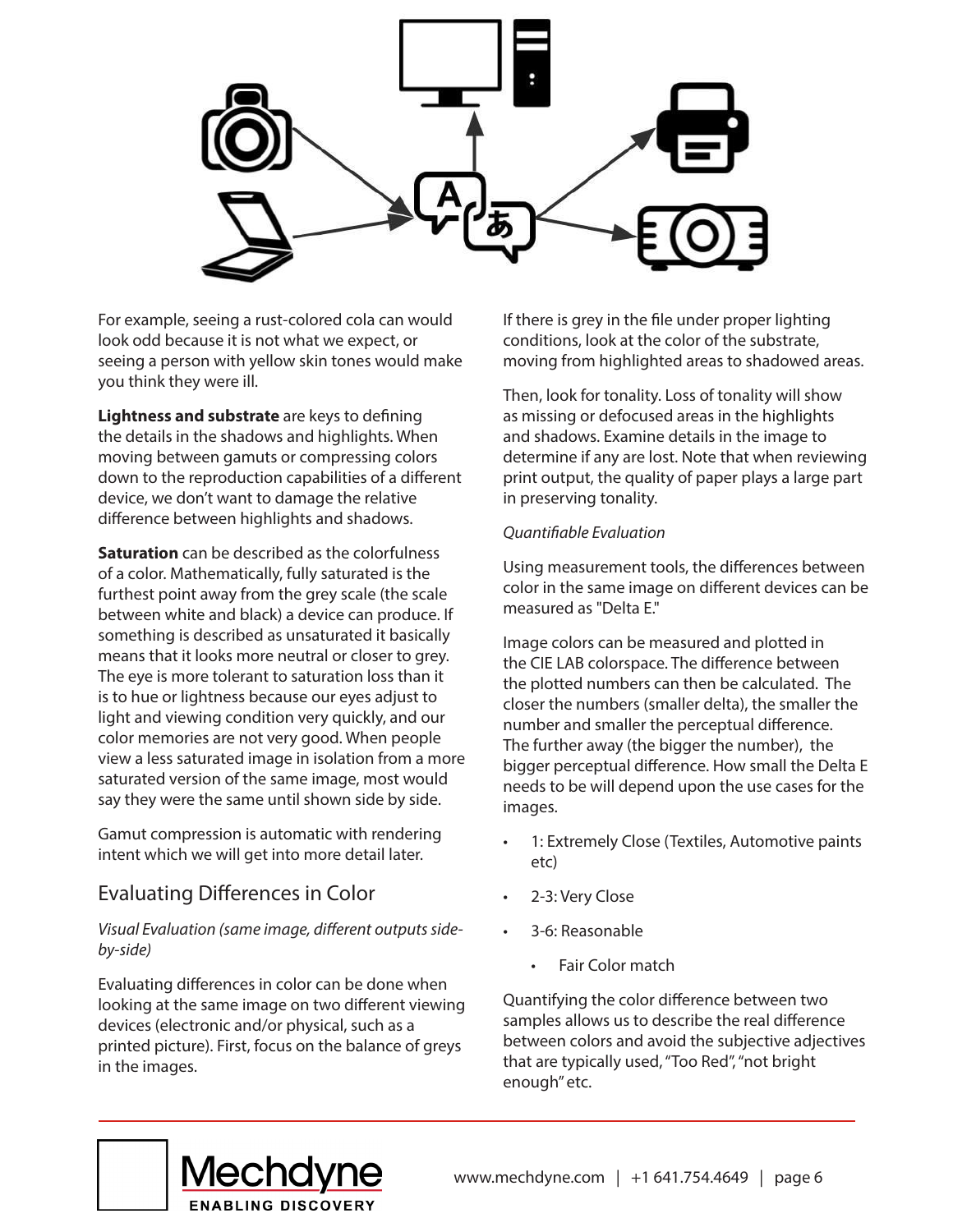

### Reasons for Quantifying Color Differences

Given the many ways the human eye can be fooled, we need to distinguish between what looks good and what looks accurate. The following are the influences on the eyes perception of color:

- Accurate lighting conditions: Consistent lighting is critical for ongoing evaluation of color in the same work setting.
- Consistent observer: If evaluation of color is critical, the same person/people should review. Constantly changing who reviews will affect results.
- Retinal Fatigue: Viewers can experience 'after images' when viewing for long periods. Rest to let eyes recover.
- The Background Effect: Always be aware of what is in your field of view. In a perfect world have a neutral background. This is not usually the case when working with color.
- Color Memory: Our color memory is quite poor from session to session.
- Color Deficiency:1 in 12 males suffer from a red green "color blindness" whereas only 1 in 250 females experience this. As we age, our color perception changes.
- Experience: The more people look at color critically, the better they become at judging it.

### Creating a Universal Color Translator

We need color management, and use profile connection spaces, defined by The International Color Consortium (ICC) so that devices can talk to each other. Formed in 1956, the ICC established a standardized, cross platform file format enabling matching colors between applications and operating systems.

Essentially, devices can be made to 'talk' with one another through a universal translator. But this can occur only after skilled measurement and profile building practices mentioned previously. Further, a disciplined management process must be developed to monitor and proactively maintain devices to ensure color integrity.

Low A and Low P

Low A and High P

High A and Low P

High A and High P (this is our goal for the color management system)

Precision/Repeatability-using the correct color measuring devices, proper calibration of devices and instruments for repeatability purposes.

Accuracy means to match to a defined condition which will depend on proper characterization and proper ICC profiles to do correct conversions between devices.